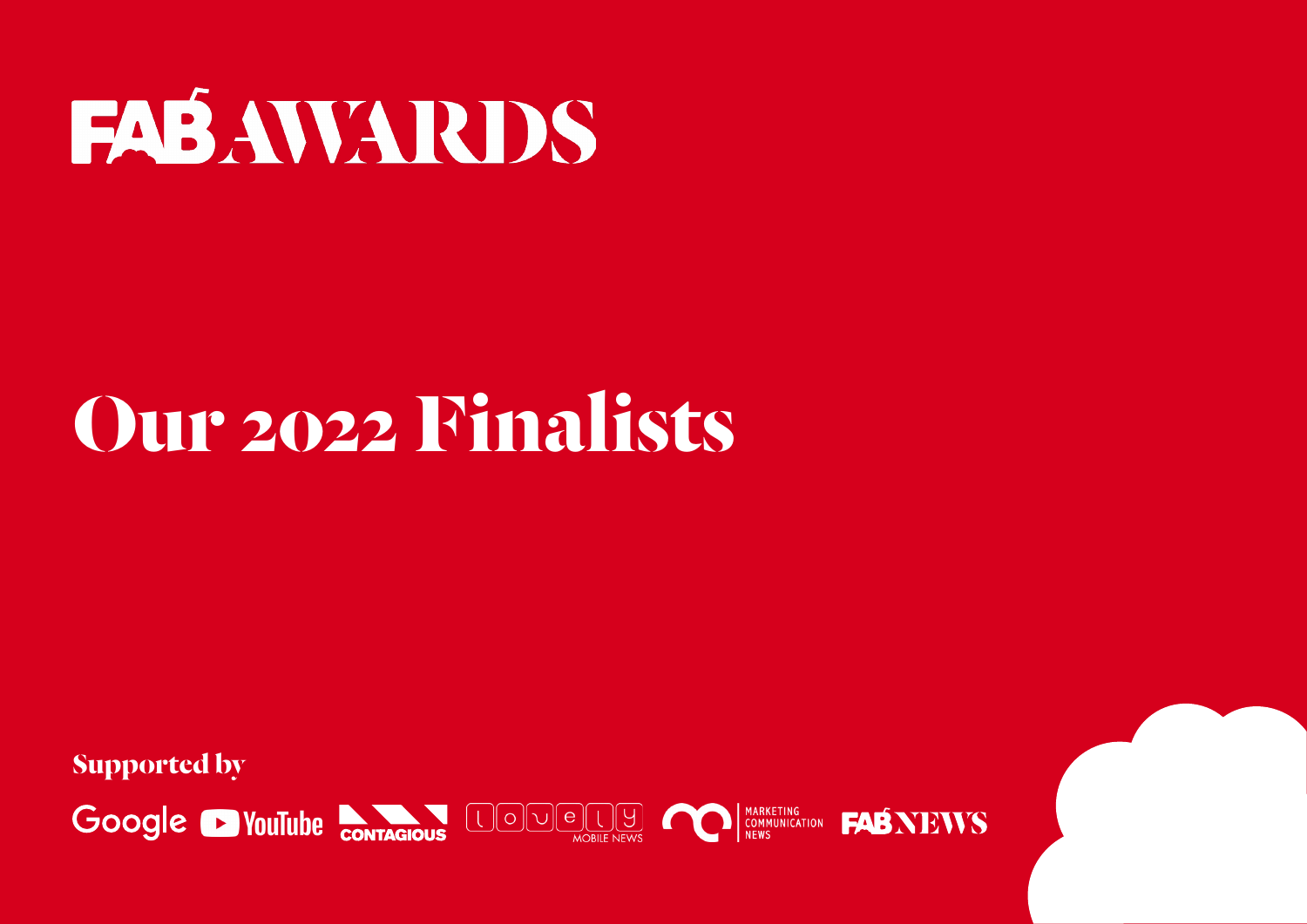#### **The Creative Awards:**

| <b>Category</b>         | <b>Title</b>                                     | <b>Brand/Product</b> | <b>Entrant</b>                  |
|-------------------------|--------------------------------------------------|----------------------|---------------------------------|
| <b>Packaging Design</b> |                                                  |                      |                                 |
| Retailer                | Picnic Tinned Vegetables                         | Picnic               | big fish, London                |
| Retailer                | Fortnum & Mason Platinum Jubilee Limited Edition | Fortnum & Mason      | Design Bridge                   |
| Confectionery & Snacks  | <b>Doritos Solid Black</b>                       | Doritos              | PepsiCo Design & Innovation     |
| Confectionery & Snacks  | Fortnum & Mason Halloween                        | Fortnum & Mason      | Together Design, London         |
| Confectionery & Snacks  | Fortnum & Mason Easter Collection                | Fortnum & Mason      | Together Design, London         |
| Confectionery & Snacks  | The Good, The Bad And The Krampus                | Metzger & Söhne +    | Together Design, London         |
| <b>Health Foods</b>     | <b>Rogue Cereals</b>                             | <b>Rogue Cereals</b> | <b>Boundless Brand Design</b>   |
| Dairy Products          | Satine Organic Pure Milk                         | Satine               | Inner Mongolia Yili Group China |
| <b>Savoury Foods</b>    | The Bella Vita In Every Crust And Crumb          | Crosta & Mollica     | Bluemarlin                      |
| <b>Savoury Foods</b>    | Pott's Sauces In A Can                           | Pott's               | This Way Up, London             |
| <b>Alcoholic Drinks</b> | The Azurial                                      | The Azurial          | Our Revolution, Sydney          |
| <b>Alcoholic Drinks</b> | <b>Assembly Gin Brand Creation</b>               | Assembly Gin         | Midday                          |
| <b>Alcoholic Drinks</b> | ZhiHou                                           | YangYangLa           | ShenZhen Lingyun Creative China |
| <b>Alcoholic Drinks</b> | Shanky's Whip Irish Whiskey Liquer               | Shanky's Whip        | Jenkins Studio, UK              |
| <b>Alcoholic Drinks</b> | <b>Smoke Point</b>                               | Hangar 1             | Stranger & Stranger             |
| <b>Alcoholic Drinks</b> | <b>Eminente Reserva</b>                          | Moët Hennessy SAS    | Stranger & Stranger             |

**\* Please note that all 'Finalists' are already confirmed 'Silver' Awards and are now in contention for 'FAB' (Gold) and 'FABulous' (Best in Show) Awards.**

**\*\* FAB ( Gold ) and FABulous ( Best in Show ) Awards will be only be revealed at The "Virtual" Awards Ceremony. Date To Be Announced Soon.**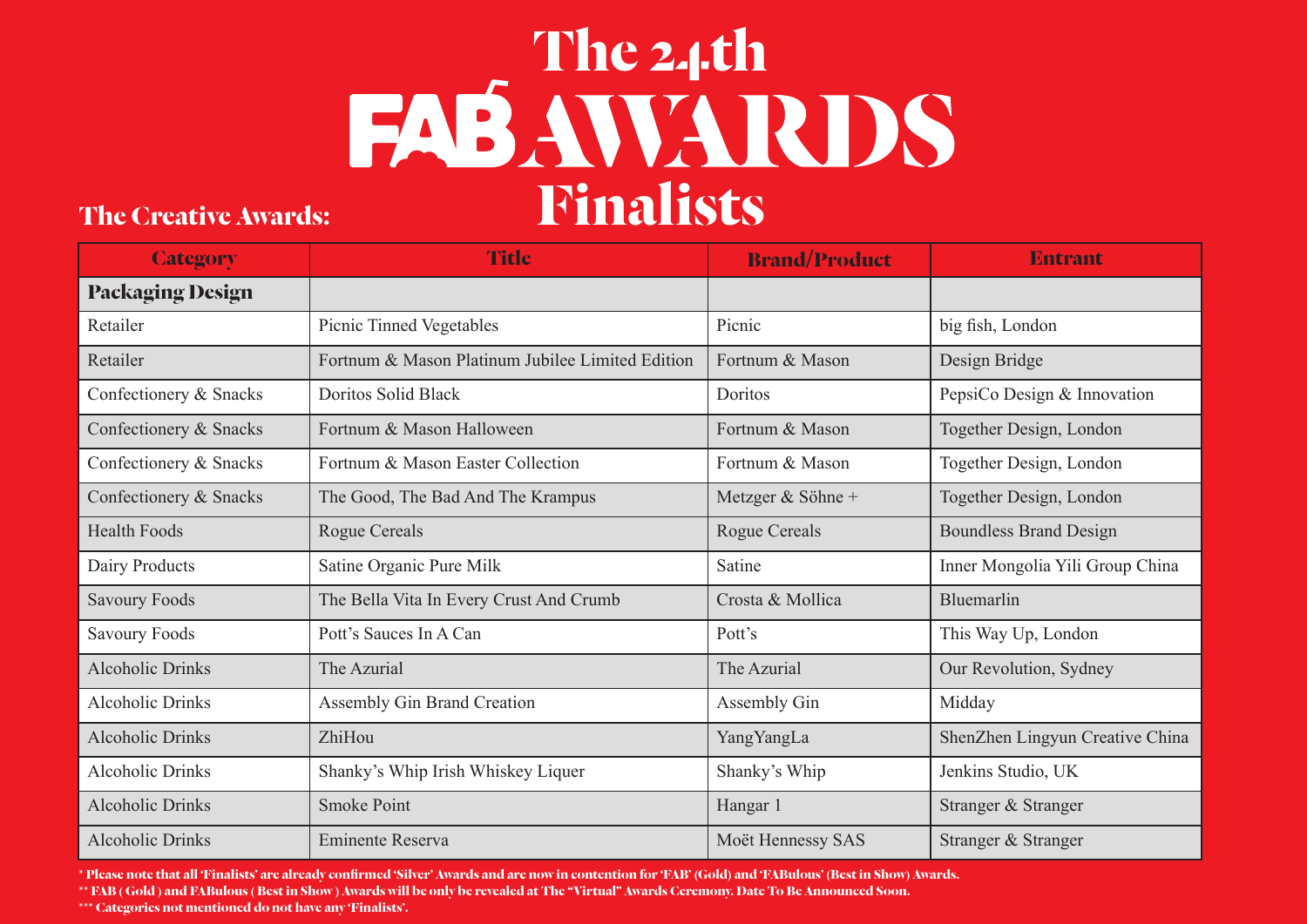## **FASAWARDS Finalists**

| <b>Category</b>         | <b>Title</b>                            | <b>Brand/Product</b>     | <b>Entrant</b>            |
|-------------------------|-----------------------------------------|--------------------------|---------------------------|
| <b>Alcoholic Drinks</b> | <b>Wild Folk</b>                        | <b>Fourth Wave Wines</b> | Denomination, Australia   |
| <b>Alcoholic Drinks</b> | Tread Softly Dry Gin                    | <b>Tread Softly</b>      | Denomination, Australia   |
| <b>Alcoholic Drinks</b> | Greene King                             | Greene King              | Design Bridge             |
| Non-Alcoholic Drinks    | Norlo Coffee Brand Creation             | Norlo Coffee             | Design Happy, UK          |
| Non-Alcoholic Drinks    | Plus & Minus                            | Plus & Minus             | Denomination, Australia   |
|                         |                                         |                          |                           |
|                         |                                         |                          |                           |
| <b>Brand Identity</b>   |                                         |                          |                           |
| Pet Foods               | Aardvark. For Pets That Love The Planet | Aardvark                 | B&B Studio, London        |
| Sustainable             | From Plants With Love                   | La Vie Foods             | Everland, Copenhagen      |
| <b>Alcoholic Drinks</b> | Maker's Mark Visual Identity System     | Maker's Mark             | Turner Duckworth: London, |
|                         |                                         |                          | San Francisco & New York  |
| Non-Alcoholic Drinks    | <b>Buondi Brand Refresh</b>             | <b>Buondi Craft</b>      | Midday                    |
|                         |                                         |                          |                           |
|                         |                                         |                          |                           |
|                         |                                         |                          |                           |
|                         |                                         |                          |                           |

**\* Please note that all 'Finalists' are already confirmed 'Silver' Awards and are now in contention for 'FAB' (Gold) and 'FABulous' (Best in Show) Awards.**

**\*\* FAB ( Gold ) and FABulous ( Best in Show ) Awards will be only be revealed at The "Virtual" Awards Ceremony. Date To Be Announced Soon.**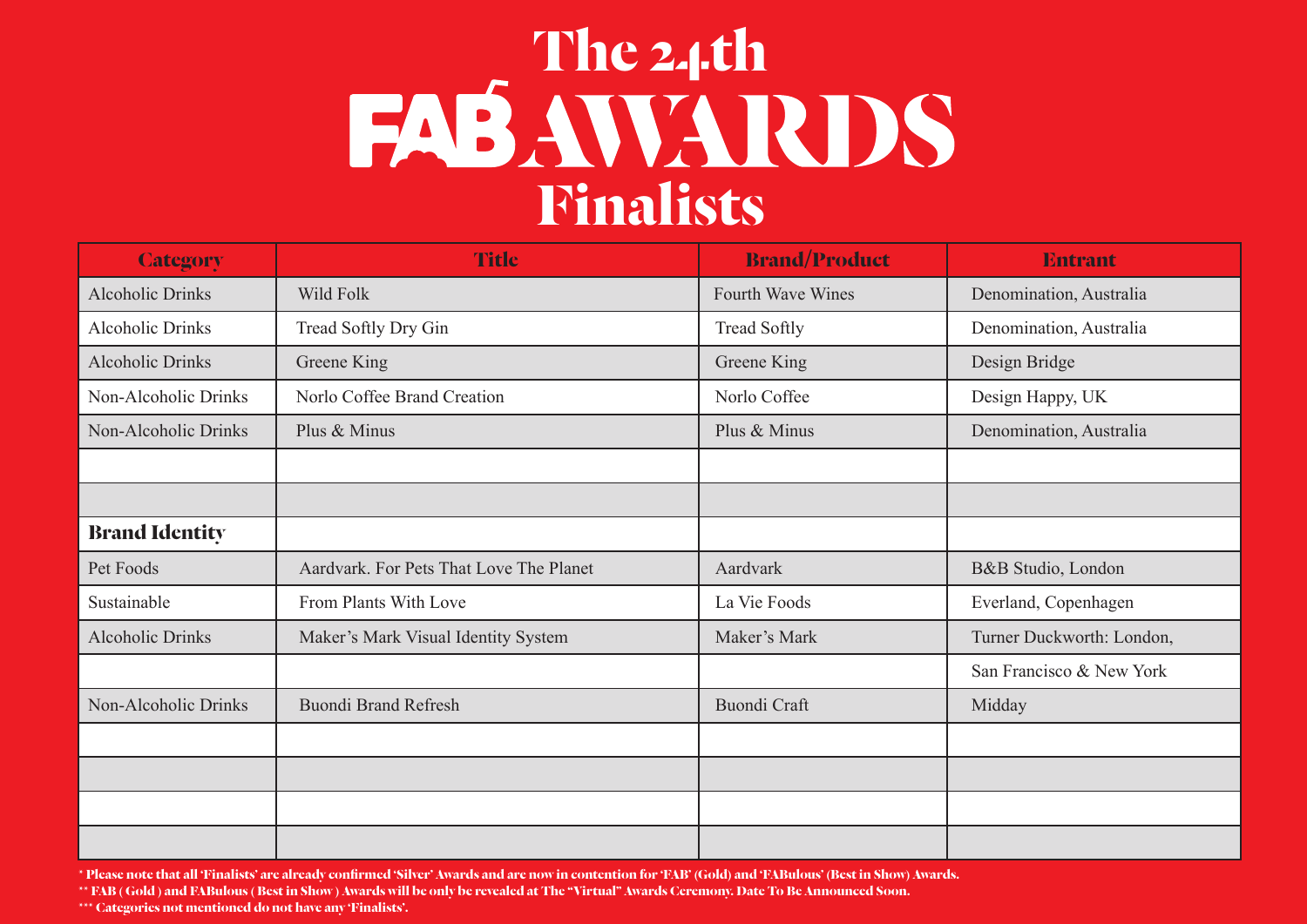| <b>Category</b>                    | <b>Title</b>                            | <b>Brand/Product</b>           | <b>Entrant</b>          |
|------------------------------------|-----------------------------------------|--------------------------------|-------------------------|
| <b>Brand Redesign</b>              |                                         |                                |                         |
| Retailer                           | Crif Dogs                               | Crif Dogs                      | Design Bridge           |
| <b>Health Foods</b>                | Fatt Bar                                | Fatt Bar<br>B&B Studio, London |                         |
| <b>Savoury Foods</b>               | Nut Butters Re-Imagined                 | <b>Butternut Of London</b>     | The Collaborators       |
| <b>Alcoholic Drinks</b>            | Brewgooder: A Rebrand Brewed On Purpose | Brewgooder                     | Thirst, Glasgow         |
|                                    |                                         |                                |                         |
|                                    |                                         |                                |                         |
| <b>Ambient</b>                     |                                         |                                |                         |
| <b>Alcoholic Drinks</b>            | <b>Creativity Is Essential</b>          | <b>Bombay Sapphire</b>         | AMV BBDO, London        |
|                                    |                                         |                                |                         |
|                                    |                                         |                                |                         |
| <b>TV &amp; Cinema Commercials</b> |                                         |                                |                         |
| Pet Foods                          | Vampire                                 | Pedigree                       | <b>BBDO New York</b>    |
| <b>Savoury Foods</b>               | Chili Cheese Hands                      | Hormel Chili                   | <b>BBDO</b> Minneapolis |
| <b>Alcoholic Drinks</b>            | <b>Welcome Back</b>                     | Guinness                       | AMV BBDO, London        |
| <b>Alcoholic Drinks</b>            | <b>Black Shines Brightest</b>           | Guinness                       | AMV BBDO, London        |
| Sponsorship & Idents               | Game Of Talents                         | McVitie's                      | TBWA\London             |

**\* Please note that all 'Finalists' are already confirmed 'Silver' Awards and are now in contention for 'FAB' (Gold) and 'FABulous' (Best in Show) Awards.**

**\*\* FAB ( Gold ) and FABulous ( Best in Show ) Awards will be only be revealed at The "Virtual" Awards Ceremony. Date To Be Announced Soon.**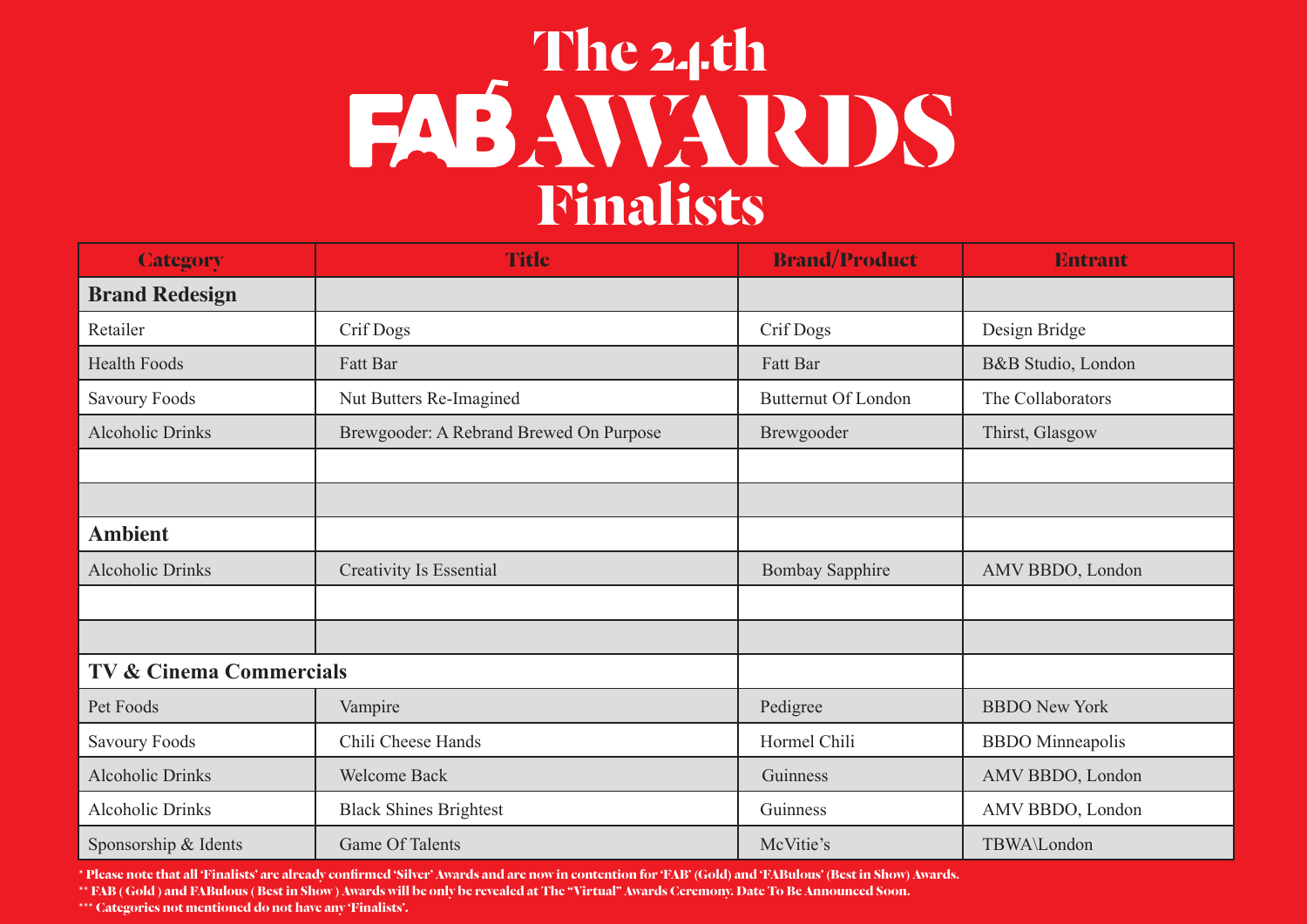| <b>Category</b>           | <b>Title</b>                    | <b>Brand/Product</b>   | <b>Entrant</b>            |
|---------------------------|---------------------------------|------------------------|---------------------------|
| <b>Direct Marketing</b>   |                                 |                        |                           |
| Pet Foods                 | 4am Adzzz                       | Sheba                  | AMV BBDO, London          |
| <b>Savoury Foods</b>      | Chili Cheese Keg                | Hormel Chili           | <b>BBDO</b> Minneapolis   |
| <b>Alcoholic Drinks</b>   | Foodweiser                      | <b>Budweiser</b>       | MullenLowe Delta, Ecuador |
| Ethical & Sustainable     | Ecolate                         | <b>LIFULL</b>          | LIFULL, Japan             |
| Special                   | The 3D Printed meatballs        | <b>IKEA</b>            | INGO, Stockholm           |
|                           |                                 |                        |                           |
|                           |                                 |                        |                           |
| <b>Experiential</b>       |                                 |                        |                           |
| <b>Alcoholic Drinks</b>   | <b>Creativity Is Essential</b>  | <b>Bombay Sapphire</b> | AMV BBDO, London          |
| <b>Alcoholic Drinks</b>   | Notes IPA                       | Notes IPA              | Zulu Alpha Kilo, Toronto  |
| Sustainable               | The World's Most Rubbish Bar    | Discarded Spirits Co.  | Agency Space, London      |
|                           |                                 |                        |                           |
|                           |                                 |                        |                           |
| <b>Guerilla Marketing</b> |                                 |                        |                           |
| Confectionery & Snacks    | Butterkist – Here For The Drama | <b>Butterkist</b>      | St. Luke's, London        |
| <b>Alcoholic Drinks</b>   | <b>Creativity Is Essential</b>  | <b>Bombay Sapphire</b> | AMV BBDO, London          |

**\* Please note that all 'Finalists' are already confirmed 'Silver' Awards and are now in contention for 'FAB' (Gold) and 'FABulous' (Best in Show) Awards.**

**\*\* FAB ( Gold ) and FABulous ( Best in Show ) Awards will be only be revealed at The "Virtual" Awards Ceremony. Date To Be Announced Soon.**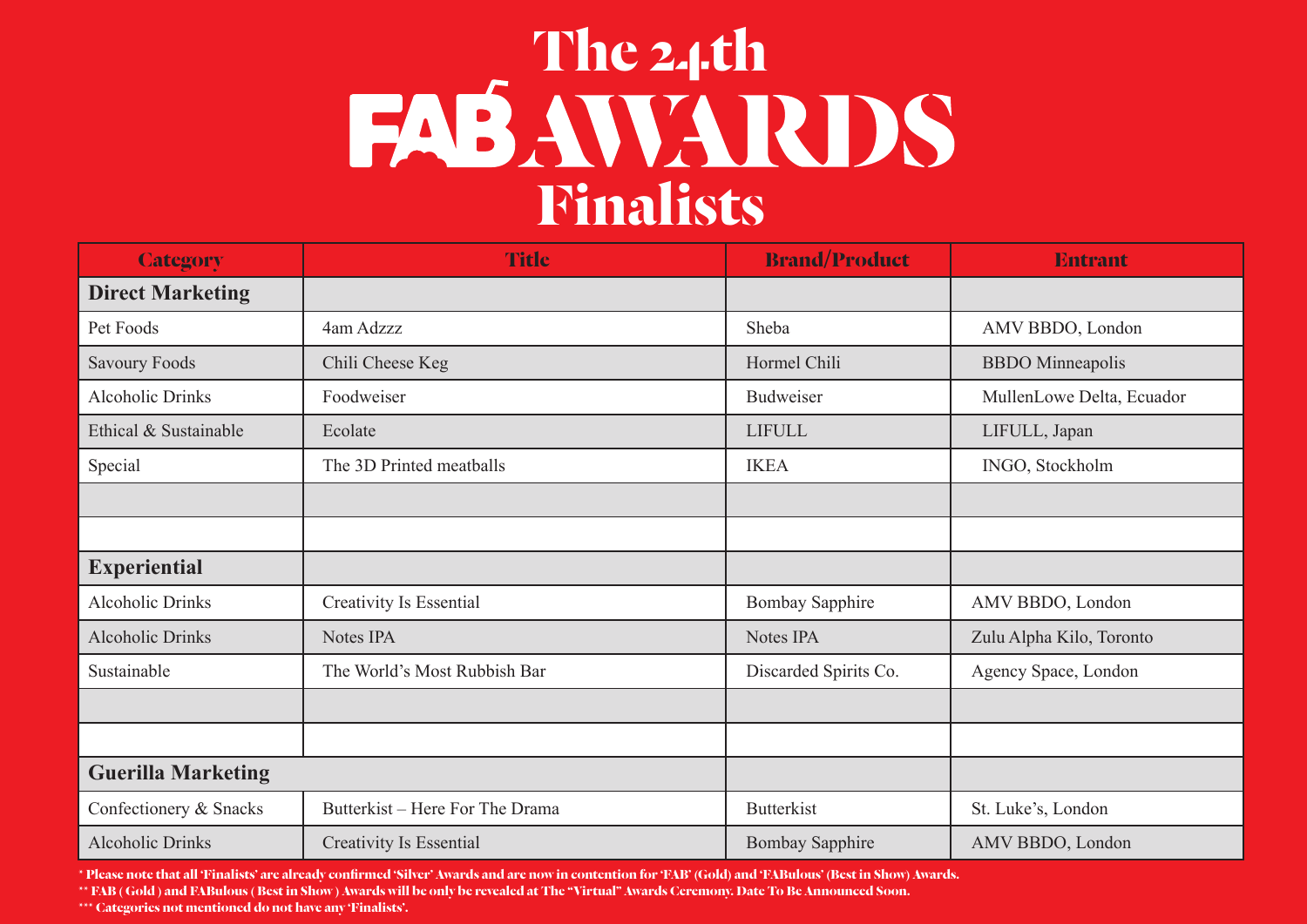#### **FABAWARDS Finalists**

| <b>Category</b>                                | <b>Title</b>             | <b>Brand/Product</b> | <b>Entrant</b>           |
|------------------------------------------------|--------------------------|----------------------|--------------------------|
| <b>Best Use Of Technology</b>                  |                          |                      |                          |
| Special                                        | The 3D Printed meatballs | <b>IKEA</b>          | INGO, Stockholm          |
|                                                |                          |                      |                          |
|                                                |                          |                      |                          |
| <b>Branded Content / Branded Entertainment</b> |                          |                      |                          |
| Alcoholic Drinks                               | Conga                    | Bacardi              | <b>BBDO</b> New York     |
|                                                |                          |                      |                          |
|                                                |                          |                      |                          |
| <b>Mobile Apps &amp; Sites</b>                 |                          |                      |                          |
| Confectionery & Snacks                         | Goldfish Focus Off Lens  | Goldfish Crackers    | Zulu Alpha Kilo, Toronto |
|                                                |                          |                      |                          |
|                                                |                          |                      |                          |
| <b>Mobile Marketing</b>                        |                          |                      |                          |
| Pet Foods                                      | 4am Adzzz                | Sheba                | AMV BBDO, London         |
|                                                |                          |                      |                          |
|                                                |                          |                      |                          |
|                                                |                          |                      |                          |

**\* Please note that all 'Finalists' are already confirmed 'Silver' Awards and are now in contention for 'FAB' (Gold) and 'FABulous' (Best in Show) Awards.**

**\*\* FAB ( Gold ) and FABulous ( Best in Show ) Awards will be only be revealed at The "Virtual" Awards Ceremony. Date To Be Announced Soon.**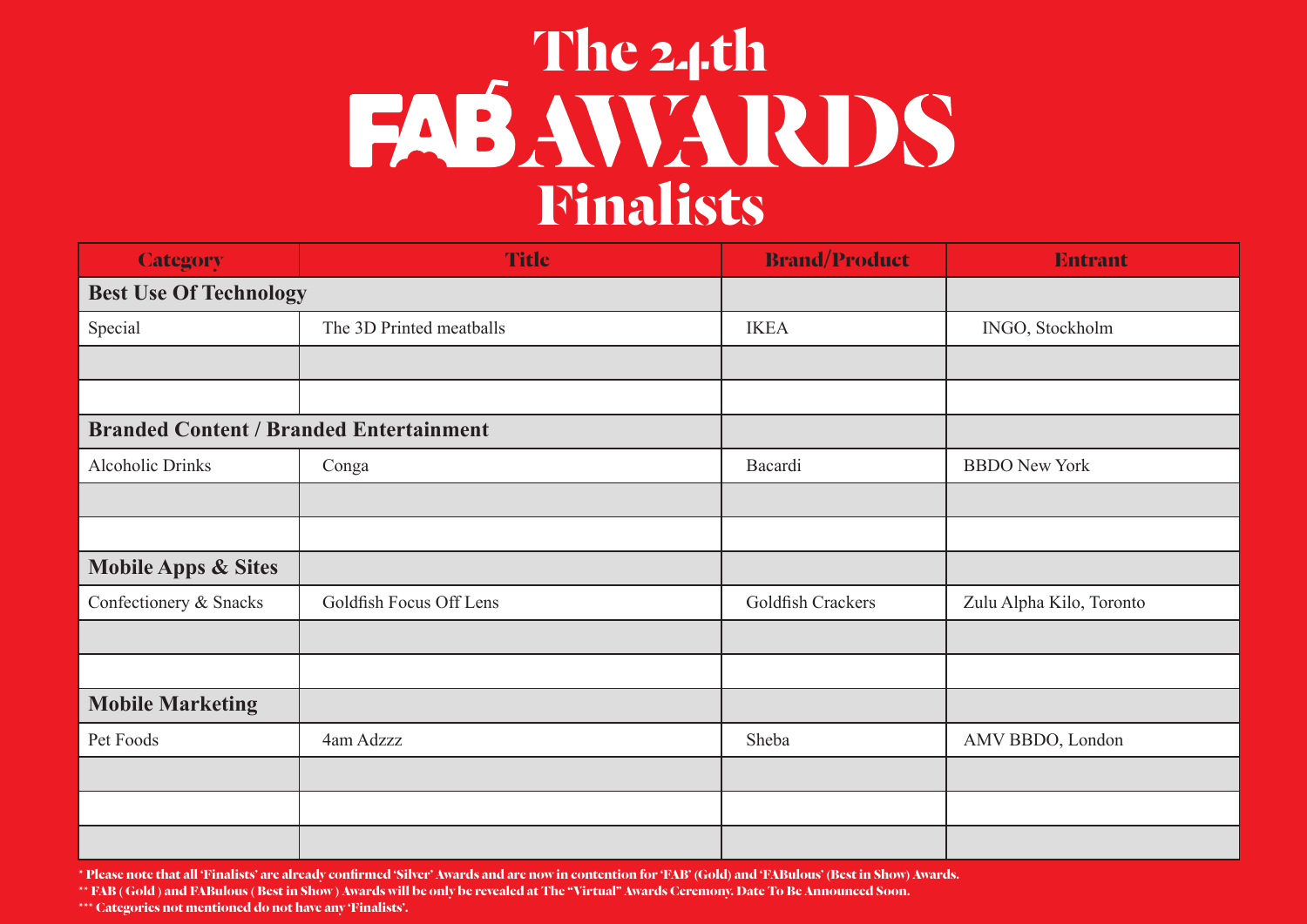| <b>Category</b>                       | <b>Title</b>                                       | <b>Brand/Product</b> | <b>Entrant</b>          |
|---------------------------------------|----------------------------------------------------|----------------------|-------------------------|
| <b>Social Media / Social Business</b> |                                                    |                      |                         |
| Confectionery & Snacks                | Fleets                                             | Snickers             | <b>BBDO</b> New York    |
|                                       |                                                    |                      |                         |
|                                       |                                                    |                      |                         |
| <b>Viral Marketing</b>                |                                                    |                      |                         |
| <b>Savoury Foods</b>                  | Chili Cheese Keg                                   | Hormel Chili         | <b>BBDO</b> Minneapolis |
|                                       |                                                    |                      |                         |
|                                       |                                                    |                      |                         |
| <b>Online Advertising</b>             |                                                    |                      |                         |
| Confectionery & Snacks                | Game Night                                         | Snickers             | <b>BBDO</b> New York    |
| Pet Foods                             | Put More Cat In Your Cat                           | Mars USA/Nutro Cat   | <b>BBDO</b> New York    |
|                                       |                                                    |                      |                         |
|                                       |                                                    |                      |                         |
| <b>Integrated Campaign</b>            |                                                    |                      |                         |
| Baking Food & Cooking Ingredients     | Off The Couch Bags                                 | Kellogg's            | Leo Burnett, Toronto    |
| Savoury Foods                         | Chili Cheese Hands                                 | Hormel Chili         | <b>BBDO</b> Minneapolis |
| Confectionery & Snacks                | For When It's Time: Extra Gum's Pandemic Comeback. | Extra Gum            | Energy BBDO, Chicago    |

**\* Please note that all 'Finalists' are already confirmed 'Silver' Awards and are now in contention for 'FAB' (Gold) and 'FABulous' (Best in Show) Awards.**

**\*\* FAB ( Gold ) and FABulous ( Best in Show ) Awards will be only be revealed at The "Virtual" Awards Ceremony. Date To Be Announced Soon.**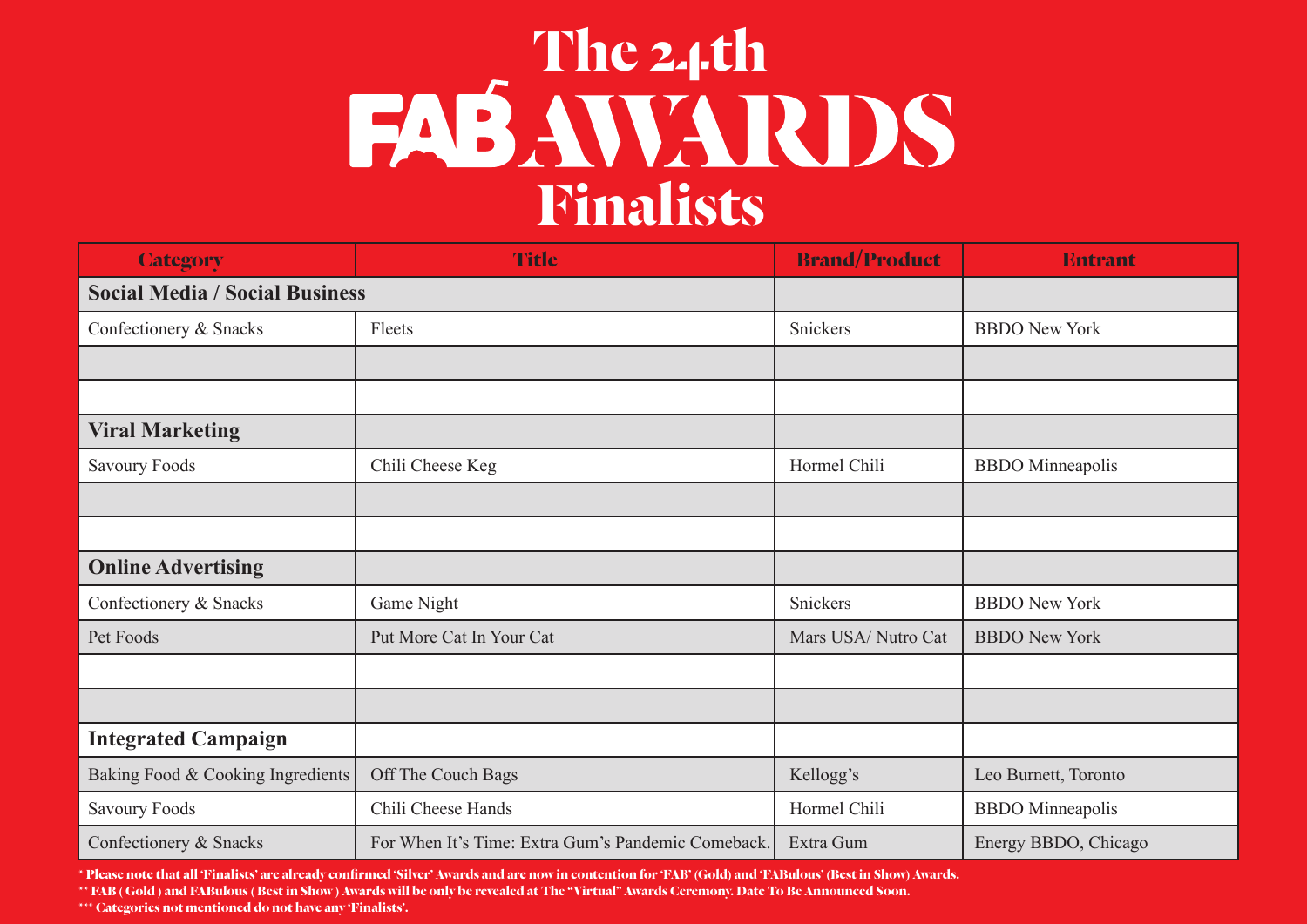### **FASAWARDS Finalists**

| <b>Category</b>                              | <b>Title</b>                   | <b>Brand/Product</b>   | <b>Entrant</b>               |
|----------------------------------------------|--------------------------------|------------------------|------------------------------|
| <b>Best Use of Media</b>                     |                                |                        |                              |
| Confectionery & Snacks                       | Fleets                         | Snickers               | <b>BBDO</b> New York         |
| <b>Alcoholic Drinks</b>                      | <b>Creativity Is Essential</b> | <b>Bombay Sapphire</b> | AMV BBDO, London             |
| Alcoholic Drinks                             | Foodweiser                     | Budweiser              | MullenLowe Delta, Ecuador    |
| <b>Alcoholic Drinks</b>                      | Conga                          | Bacardi                | <b>BBDO</b> New York         |
|                                              |                                |                        |                              |
|                                              |                                |                        |                              |
| <b>Interiors Design / Retail Environment</b> |                                |                        |                              |
| Non-Alcoholic Drinks                         | Gecko Coffeehouse              | Gecko Coffeehouse      | The Yard Creative, London    |
| Retailer                                     | Pop Golf                       | Pop Golf               | Zachary Pulman Design Studio |
| Retailer                                     | Meraki Riyadh                  | Meraki                 | CADA Design, London          |
| Retailer                                     | The Market, 22 Bishopsgate     | 22 Bishopsgate         | DesignLSM, Brighton          |
|                                              |                                |                        |                              |
|                                              |                                |                        |                              |
|                                              |                                |                        |                              |
|                                              |                                |                        |                              |
|                                              |                                |                        |                              |

**\* Please note that all 'Finalists' are already confirmed 'Silver' Awards and are now in contention for 'FAB' (Gold) and 'FABulous' (Best in Show) Awards.**

**\*\* FAB ( Gold ) and FABulous ( Best in Show ) Awards will be only be revealed at The "Virtual" Awards Ceremony. Date To Be Announced Soon.**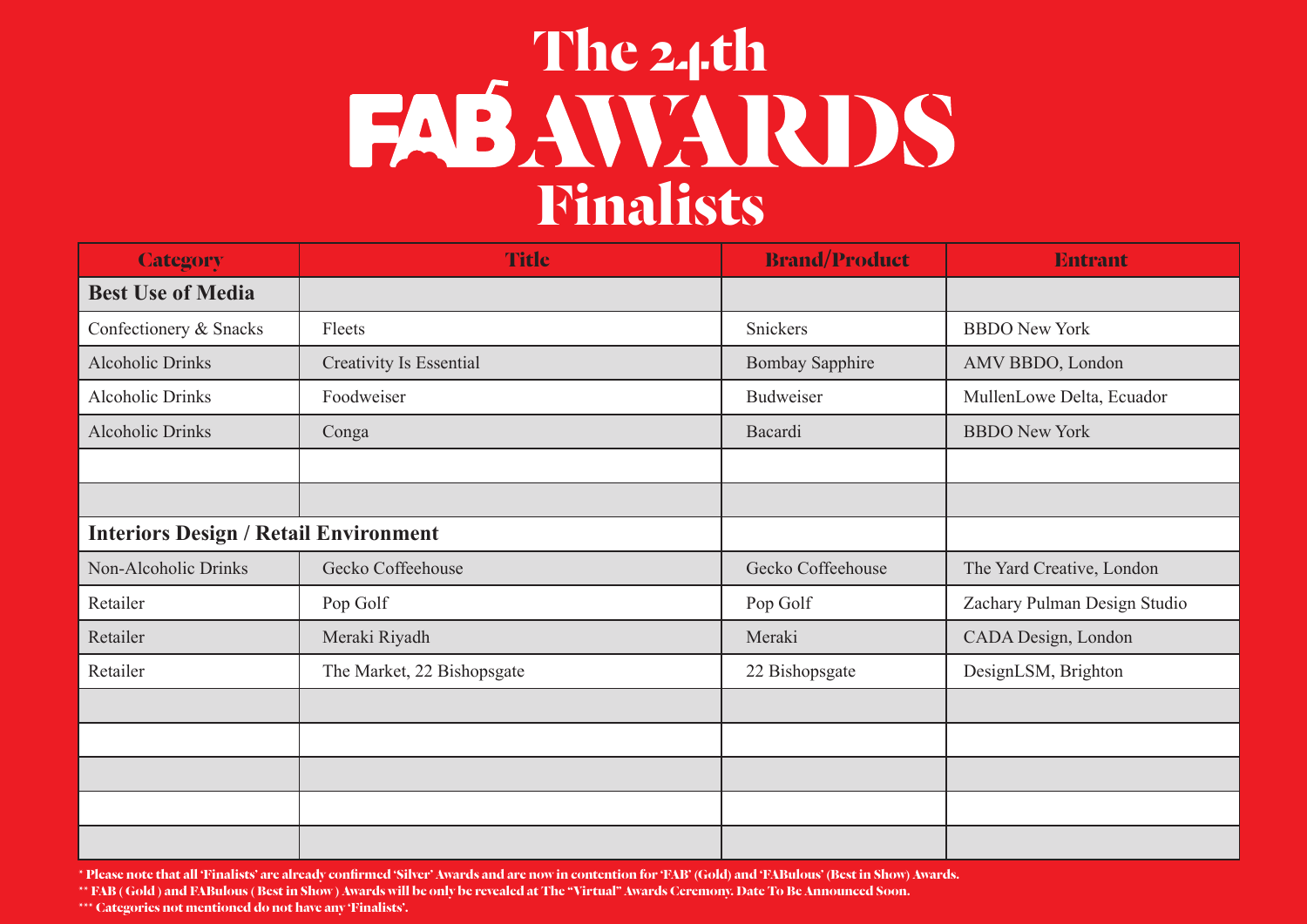## **FAB AWARDS Finalists**

#### **The Effectiveness Awards:**

| <b>Category</b>            | <b>Title</b>                                      | <b>Brand/Product</b> | <b>Entrant</b>             |
|----------------------------|---------------------------------------------------|----------------------|----------------------------|
| <b>Packaging Design</b>    |                                                   |                      |                            |
| Confectionery & Snacks     | Made For Drink Pack Revise                        | Made For Drink       | Grand Central Creative, UK |
| <b>Alcoholic Drinks</b>    | <b>Tread Softly Range</b>                         | Fourth Wave Wines    | Denomination, Australia    |
|                            |                                                   |                      |                            |
|                            |                                                   |                      |                            |
| <b>Brand Redesign</b>      |                                                   |                      |                            |
| Confectionery & Snacks     | <b>Native Snacks</b>                              | <b>Native Snacks</b> | Family (and friends), UK   |
|                            |                                                   |                      |                            |
|                            |                                                   |                      |                            |
| <b>Brand Identity</b>      |                                                   |                      |                            |
| <b>Savoury Foods</b>       | Kelly Loves Identity And Packaging                | <b>Kelly Loves</b>   | Without, London            |
|                            |                                                   |                      |                            |
|                            |                                                   |                      |                            |
| <b>Integrated Campaign</b> |                                                   |                      |                            |
| Confectionery & Snacks     | For When It's Time: Extra Gum's Pandemic Comeback | Extra Gum            | Energy BBDO, Chicago       |
|                            |                                                   |                      |                            |
|                            |                                                   |                      |                            |

**\* Please note that all 'Finalists' are already confirmed 'Silver' Awards and are now in contention for 'FAB' (Gold) and 'FABulous' (Best in Show) Awards.**

**\*\* FAB ( Gold ) and FABulous ( Best in Show ) Awards will be only be revealed at The "Virtual" Awards Ceremony. Date To Be Announced Soon.**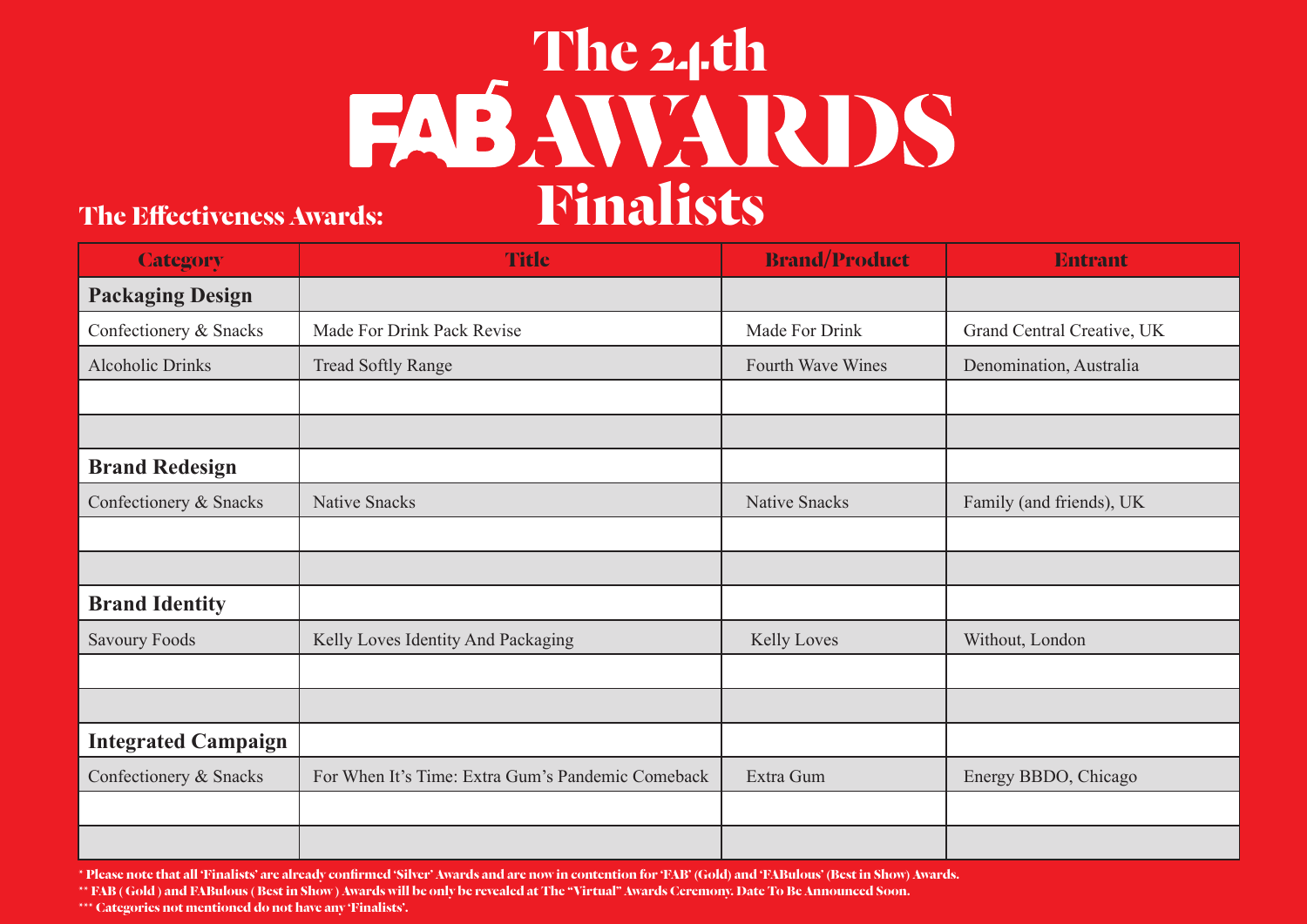#### **FASAWARDS Finalists**

| <b>Category</b>                            | <b>Title</b>                               | <b>Brand/Product</b>    | <b>Entrant</b>                      |
|--------------------------------------------|--------------------------------------------|-------------------------|-------------------------------------|
| <b>Influencer Marketing</b>                |                                            |                         |                                     |
| Retailer                                   | Bökö By Pyhimys                            | Hesburger               | Drama Queen Communications, Finland |
|                                            |                                            |                         |                                     |
|                                            |                                            |                         |                                     |
| <b>Best Use Of Technology</b>              |                                            |                         |                                     |
| Confectionery & Snacks                     | Flamin' Hot Snackable Screens              | Flamin' Hot             | OMD, USA                            |
|                                            |                                            |                         |                                     |
|                                            |                                            |                         |                                     |
| <b>Branded Content &amp; Entertainment</b> |                                            |                         |                                     |
| Alcoholic Drinks                           | Welcome To The Republic Of Beer            | <b>Budweiser Budvar</b> | Untold Agency, UK                   |
|                                            |                                            |                         |                                     |
|                                            |                                            |                         |                                     |
| <b>Best Use Of Media</b>                   |                                            |                         |                                     |
| <b>Alcoholic Drinks</b>                    | Reimagining Wealth Multi-Platform Campaign | Glenfiddich             | Forbes, USA                         |
|                                            |                                            |                         |                                     |
|                                            |                                            |                         |                                     |
|                                            |                                            |                         |                                     |

**\* Please note that all 'Finalists' are already confirmed 'Silver' Awards and are now in contention for 'FAB' (Gold) and 'FABulous' (Best in Show) Awards.**

**\*\* FAB ( Gold ) and FABulous ( Best in Show ) Awards will be only be revealed at The "Virtual" Awards Ceremony. Date To Be Announced Soon.**